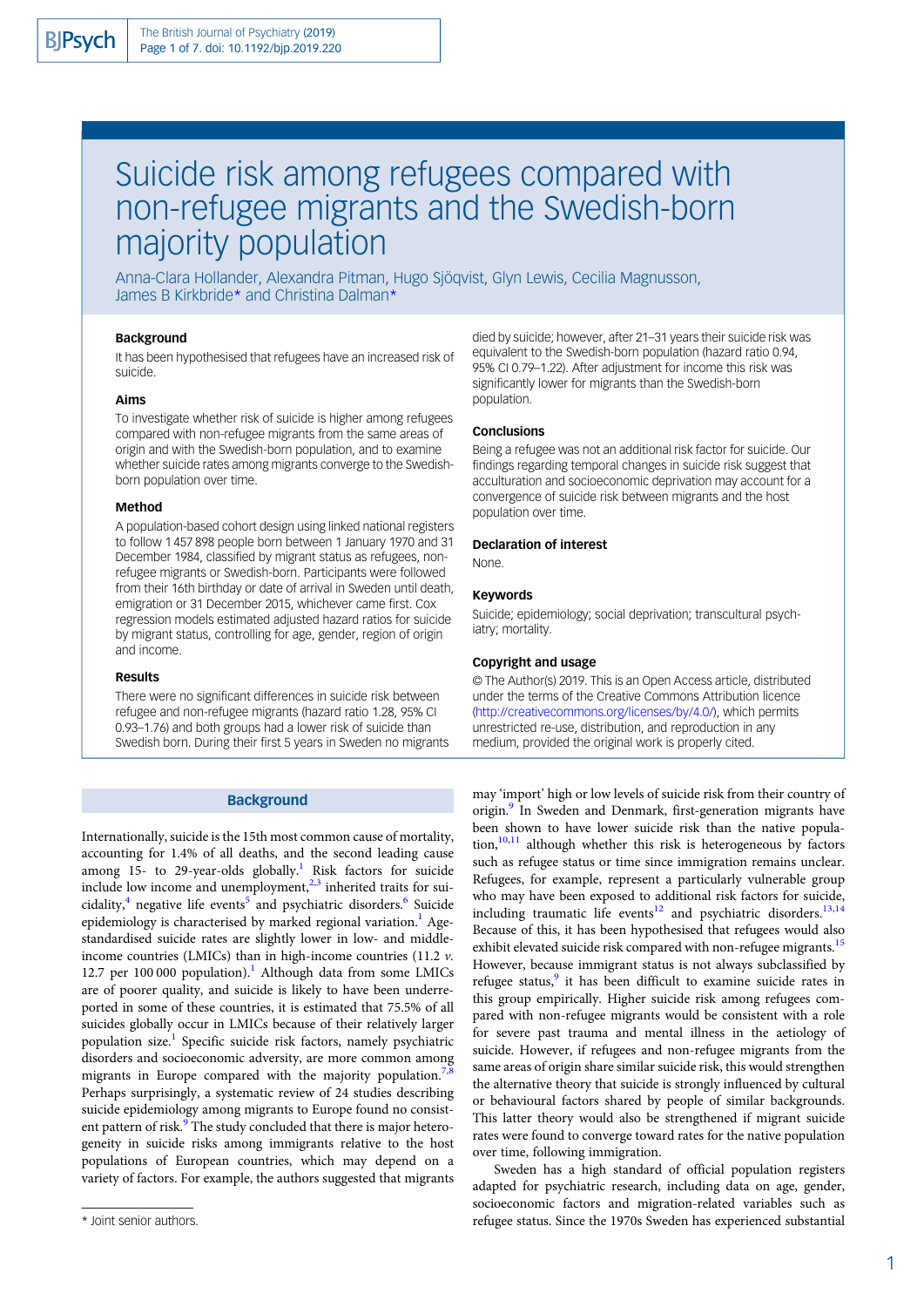flows of refugee migrants, and until November 2015, granted more refugee applications per capita than any other high-income country. We sought to investigate, in a cohort of 1.46 million people, whether the risk of death by suicide was higher among refugees compared with non-refugee migrants from the same areas of origin and the Swedish-born population, and whether rates among migrants converged to Swedish rates over time. We hypothesised that refugees would have a higher risk of suicide than non-refugee migrants, but lower risks than the native-born Swedish population. We also hypothesised (the convergence hypothesis) that increased time in Sweden (i.e. years from date of immigration) would increase risk of death by suicide among all migrants (both refugees and nonrefugee migrants). We also wanted to test whether the hypothesised differences between refugees and non-refugees were spurred by the specific region of origin of different migrant groups.

# Method

### Setting

Data were extracted from a large, longitudinal database of linked national registers, known as Psychiatry Sweden. This includes data on all people officially resident in Sweden after 1 January 1932, linked via a unique personal identity number and anonymised by Statistics Sweden for research purposes. People without an official residence permit in Sweden (i.e. asylum-seekers or undocumented migrants) are not documented in the official registers and were therefore excluded.

#### Data sources

Exposure and confounder data were obtained from the Total Population Register, the Multi-generation Register and the immigration and emigration database, which records the reason why a residence permit was granted according to the Swedish Migration Agency's definition of refugee status. In Sweden, people granted asylum as refugees are defined according to Swedish law, based on the United Nations definition of someone who 'owing to a well-founded fear of being persecuted […] is outside the country of his nationality, and is unable to, or owing to such fear, is unwilling to avail himself of the protection of that country'.<sup>[16](#page-6-0)</sup> Our outcome, death by suicide, was recorded in the Causes of Death Register.

# Study population

We established a retrospective cohort of all people born between 1 January 1975 and 31 December 1984, which included 2 071 673 individuals. Because refugee status was not available in the Swedish national registers before 1 January 1985, migrants who immigrated to Sweden before this date were excluded ( $n = 68047$ , 3.28%). We also excluded adoptees ( $n = 12875, 0.62%$ ) and children of migrants (persons with one or two parents born abroad;  $n = 266$ 349, 12.86%). We only included migrants from refugee-generating countries (see supplementary Table 1 available at [https://doi.org/](https://doi.org/10.1192/bjp.2019.220) [10.1192/bjp.2019.220\)](https://doi.org/10.1192/bjp.2019.220), defined as countries with more than 150 refugee participants identified in our cohort during follow-up. We excluded migrants born in non-refugee-generating countries ( $n =$ 247 960, 11.97%). We removed those who died before the study period (1991–2015) began ( $n = 12401$ , 0.60%) and those who had no reported family income (including wages, welfare benefits, other social subsidies and pensions) during their full study period or had a time-at-risk of  $\langle 1 \rangle$  year (n = 6143, 0.30%). The final cohort size was 1 457 898 participants, followed from their 16th birthday or date of arrival in Sweden, whichever was later, until death by any cause, emigration from Sweden or 31 December 2015, whichever came first.

# Patient involvement

No patients were involved in setting the research question or the outcome measures, nor were they involved in developing plans for design or implementation of the study. No patients were asked to advise on interpretation or writing up of results.

#### **Outcome**

Our outcome was death by suicide defined using  $ICD-10^{17}$  $ICD-10^{17}$  $ICD-10^{17}$  codes X60-84 (for suicide) and Y10-34 (for deaths by undetermined intent). Deaths in the registry were included irrespective of whether they had occurred in Sweden or abroad (if a person had left Sweden temporarily and died during this time). Deaths abroad are registered on the Causes of Death Register either with the help of Swedish embassies/consulates, using Swedish death certificates or domestic death certificates. International regulations for death certificates oblige physicians to certify deaths according to World Health Organization standards.

#### **Exposures**

The main exposure was migrant status, with three categories: born in Sweden to two Swedish-born parents (henceforth referred to as Swedish-born), refugees and non-refugee migrants, defined as all other migrants from refugee-generating countries granted official residency in Sweden.

Our second exposure was time in Sweden, defined (in years) as time from date of exit from the cohort minus date of immigration, as recorded in register data. To test convergence, we classified migrants by grouping of years spent in Sweden: 0–5, 6–10, 11–15, 16–20 and 21–31 years post-migration.

#### **Confounders**

We included attained age and gender as a priori confounders in all analyses. We used region of origin, defined by country of birth as both a stratification variable (effect modifier) and as a possible confounder. Although Statistics Sweden records data on specific country of birth, information is only released for research purposes according to larger geographical regions to ensure confidentiality (see supplementary Table 1). We used these broad regions of origin in our analysis: sub-Saharan Africa, Asia, Eastern Europe and Russia, and the Middle East and North Africa.

To adjust for possible socioeconomic differences, we included individual disposable family income in Sweden, derived from the longitudinal integration database for health insurance and labour market studies: the LISA database. Disposable income, estimated by Statistics Sweden, was defined as annual disposable income based on total family income from all registered sources, including wages, welfare benefits, other social subsidies and pensions. Individual disposable family income is derived by weighting total family income according to household size and composition, with younger children given lower weights than older household members. We defined income as the individual disposable family income categorised into quintiles, based on the total population for the relevant year. The income variable was used as a time-varying confounder, varying for each year, and used with a 1-year lag to account for suicide events early in the year.

#### Ethics statement

The authors assert that all procedures contributing to this work comply with the ethical standards of the relevant national and institutional committees on human experimentation and with the Helsinki Declaration of 1975, as revised in 2008. This research has ethical approval as part of Psychiatry Sweden 'Psykisk ohälsa,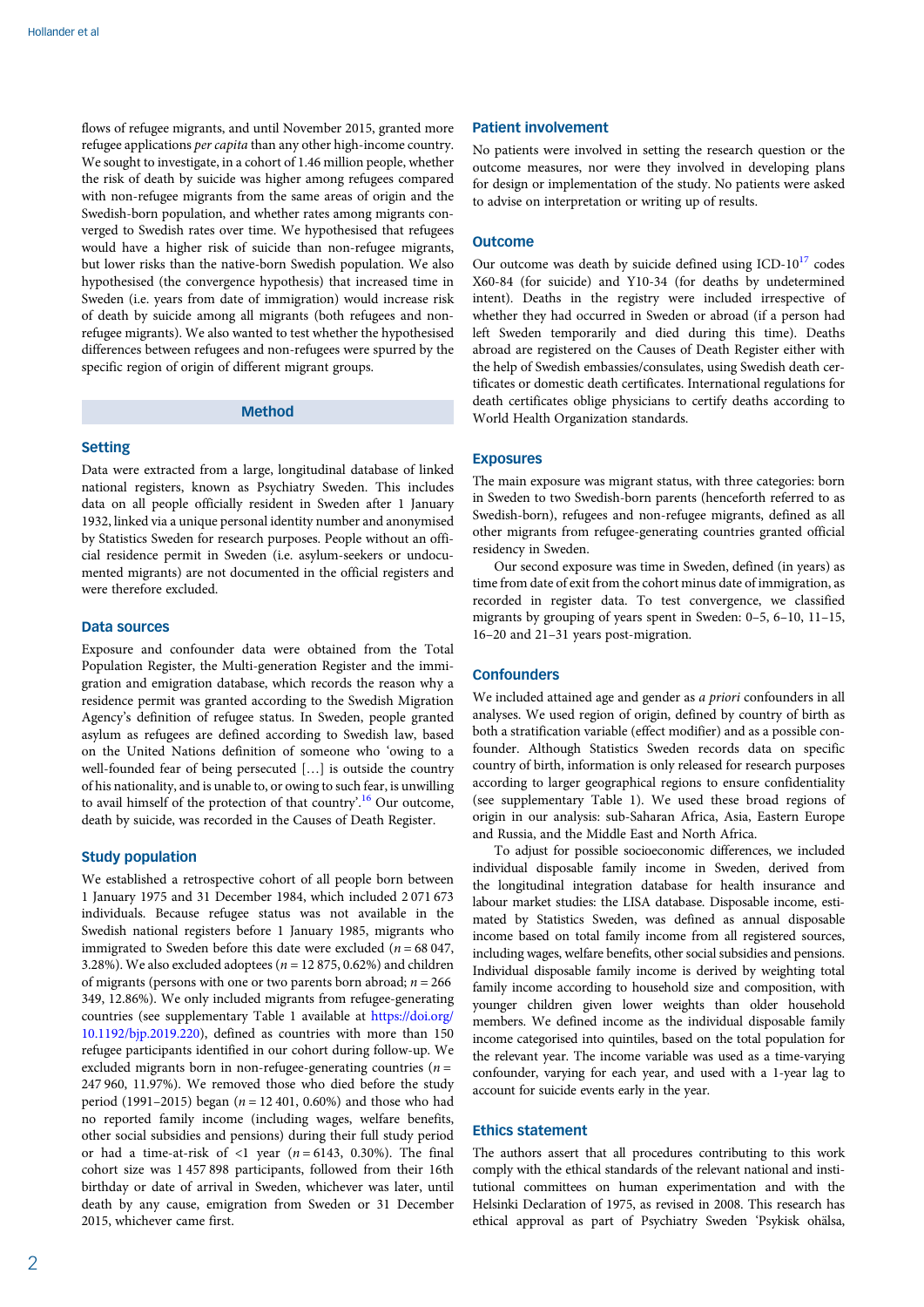<span id="page-2-0"></span>psykiatrisk sjukdom: förekomst och etiologi' approved by the Stockholm Regional Ethical Review Board (number 2010/1185-31/5).

#### Statistical analysis

We reported basic descriptive statistics for refugees, non-refugee migrants and the Swedish-born native population (Table 1). We fitted time-dependent Cox models to estimate hazard ratios for suicide and 95% confidence intervals according to our main exposure variables. Follow-up time used age as an underlying time-scale, whereby the primary time variable in the Cox model is defined by participants' age (in years) at entry into the follow-up period, and the age at which they experienced an event or their follow-up was censored. Use of the age scale controls for age effects and provides a meaningful basis on which to examine how risk varies over increasing age.

In our first analysis, we estimated risk of death by suicide in refugees relative to non-refugee migrants adjusted for gender as well as disposable income. In our second analysis, we estimated risk of death by suicide in refugees and non-refugee migrants relative to the Swedish-born group, adjusted for gender and disposable income. Next, we determined whether risk of death by suicide in refugees relative to non-refugee migrants differed by region of origin, by stratifying by region of origin. We then tested for differences in suicide risk by region of origin in the total population, including refugees, non-refugees and Swedish-born residents. Finally, we tested whether risk of suicide among migrants (both refugees and non-refugees) converged to the level of risk in the Swedish-born population based on time since immigration. We also tested whether the possible convergence differed for refugees and non-refugees and men and women, using nested likelihood ratio test. For all the above models, we tested, using a nested likelihood ratio test, whether the relation between exposure and outcome differed between men and women by fitting an interaction term between exposure and gender, presenting stratum-specific findings to investigate whether risk estimates were modified.

We performed three sensitivity analyses. The first sensitivity analysis explored whether mortality in the total population might have been underestimated because of the possibility that people had left Sweden temporarily, without being recorded as having emigrated, and died abroad, thus unrecorded by Statistics Sweden, and whether this possible underestimation might be differential. To test for this potential bias, we used a method developed by Weitoft et  $al^{18}$  $al^{18}$  $al^{18}$  using fiscal or welfare transactions with the State as an indicator of residence in Sweden. If a person did not have any benefits (e.g. universal child allowance or disability pension) or tax transactions with the State for three consecutive years, this person would be likely to have left the country without informing the tax authorities. We tested the effect of excluding this group, which would include those with unrecorded deaths outside Sweden, to compare this finding with our main findings. We also ran the analysis on the excluded group only.

A second sensitivity analysis tested whether differences in risks of dying by causes other than suicide (competing risks theory) might explain potential differences in suicide risk between the groups; that is, if refugees were at higher risk of dying by non-suicide

| Table 1 Cohort characteristics by migrant status: refugees, non-refugee migrants and Swedish-born population |             |                   |                      |                |                |
|--------------------------------------------------------------------------------------------------------------|-------------|-------------------|----------------------|----------------|----------------|
|                                                                                                              |             | Swedish-born      | Non-refugee migrants | Refugees       | <b>Total</b>   |
| Total                                                                                                        | N(%)        | 1 224 948 (84.02) | 194 827 (13.36)      | 38 123 (2.61)  | 1457898 (100)  |
|                                                                                                              | Cases (%)   | 3536 (0.29)       | 160 (0.08)           | 51(0.13)       | 3747 (0.26)    |
| Age                                                                                                          |             |                   |                      |                |                |
| At entry                                                                                                     | Mean (s.d.) | 16.93 (1.51)      | 25.13 (6.00)         | 24.75 (6.96)   | 18.23 (4.11)   |
| At exit                                                                                                      | Mean (s.d.) | 38.46 (4.76)      | 36.67 (5.22)         | 37.76 (4.79)   | 38.20 (4.86)   |
| Gender                                                                                                       |             |                   |                      |                |                |
| Men                                                                                                          | $n$ (%)     | 629 435 (84.89)   | 89 536 (12.08)       | 22 487 (3.03)  | 741 458 (100)  |
|                                                                                                              | Cases (%)   | 2600 (0.41)       | 105 (0.12)           | 43 (0.19)      | 2748 (0.37)    |
| Women                                                                                                        | $n$ (%)     | 595 513 (83.12)   | 105 291 (14.70)      | 15 636 (2.18)  | 716 440 (100)  |
|                                                                                                              | Cases (%)   | 936 (0.16)        | 55 (0.05)            | 8 (0.05)       | 999 (0.14)     |
| Area of origin                                                                                               |             |                   |                      |                |                |
| Swedish-born                                                                                                 | $n$ (%)     | 1 224 948 (100)   |                      |                | 1224 948 (100) |
|                                                                                                              | Cases (%)   | 3536 (0.29)       |                      |                | 3536 (0.29)    |
| Sub-Saharan Africa                                                                                           | $n$ (%)     |                   | 17 736 (66.50)       | 8935 (33.50)   | 26 671 (100)   |
|                                                                                                              | Cases (%)   |                   | 21(0.12)             | 8 (0.09)       | 29 (0.11)      |
| Asia                                                                                                         | $n$ (%)     |                   | 67 193 (94.03)       | 4265 (5.97)    | 71 458 (100)   |
|                                                                                                              | Cases (%)   |                   | 37 (0.06)            | 6(0.14)        | 43 (0.06)      |
| Eastern Europe and Russia                                                                                    | $n$ (%)     |                   | 56 579 (93.07)       | 4213 (6.93)    | 60 792 (100)   |
|                                                                                                              | Cases (%)   |                   | 56 (0.10)            | 6(0.14)        | 62 (0.10)      |
| The Middle East and North Africa                                                                             | $n$ (%)     |                   | 53 319 (72.02)       | 20 710 (27.98) | 74 029 (100)   |
|                                                                                                              | Cases (%)   |                   | 46 (0.09)            | 31 (0.15)      | 77(0.1)        |
| Disposable income (in quintiles)                                                                             |             |                   |                      |                |                |
| Highest quintile                                                                                             | $n$ (%)     | 28 457 (93.69)    | 1898 (6.25)          | 22 (0.07)      | 30 372 (100)   |
|                                                                                                              | Cases (%)   | 66 (0.23)         | 0(0)                 | 0(0)           | 66 (0.22)      |
| Higher medium quintile                                                                                       | $n$ (%)     | 299 472 (97.06)   | 8312 (2.69)          | 829 (0.27)     | 308 552 (100)  |
|                                                                                                              | Cases (%)   | 416 (0.14)        | 5(0.06)              | 2(0.24)        | 423 (0.14)     |
| Medium quintile                                                                                              | $n$ (%)     | 526 689 (94.09)   | 28 449 (5.08)        | 4763 (0.85)    | 559 784 (100)  |
|                                                                                                              | Cases (%)   | 993 (0.19)        | 6(0.02)              | 4(0.08)        | 1003 (0.18)    |
| Lower medium quintile                                                                                        | $n$ (%)     | 312 973 (82.21)   | 56 643 (14.88)       | 11 217 (2.95)  | 380 718 (100)  |
|                                                                                                              | Cases (%)   | 1341 (0.43)       | 63 (0.11)            | 17 (0.15)      | 1421 (0.37)    |
| Lowest quintile                                                                                              | $n$ (%)     | 57 357 (32.21)    | 99 525 (55.88)       | 21 292 (11.96) | 178 091 (100)  |
|                                                                                                              | Cases (%)   | 720 (1.26)        | 86 (0.09)            | 28 (0.13)      | 834 (0.47)     |
| Suicide/death by undetermined intent                                                                         |             |                   |                      |                |                |
| Total $n$ cases                                                                                              | Cases (%)   | 3536 (100)        | 160 (100)            | 51 (100)       | 3747 (100)     |
| X60-84 (suicide)                                                                                             | Cases (%)   | 2674 (75.62)      | 127 (79.38)          | 35 (68.63)     | 2836 (75.69)   |
| Y10-34 (deaths by undetermined intent)                                                                       | Cases (%)   | 862 (24.38)       | 33 (20.63)           | 16 (31.37)     | 911 (24.31)    |
| Values are shown as numbers (percentages), unless otherwise indicated.                                       |             |                   |                      |                |                |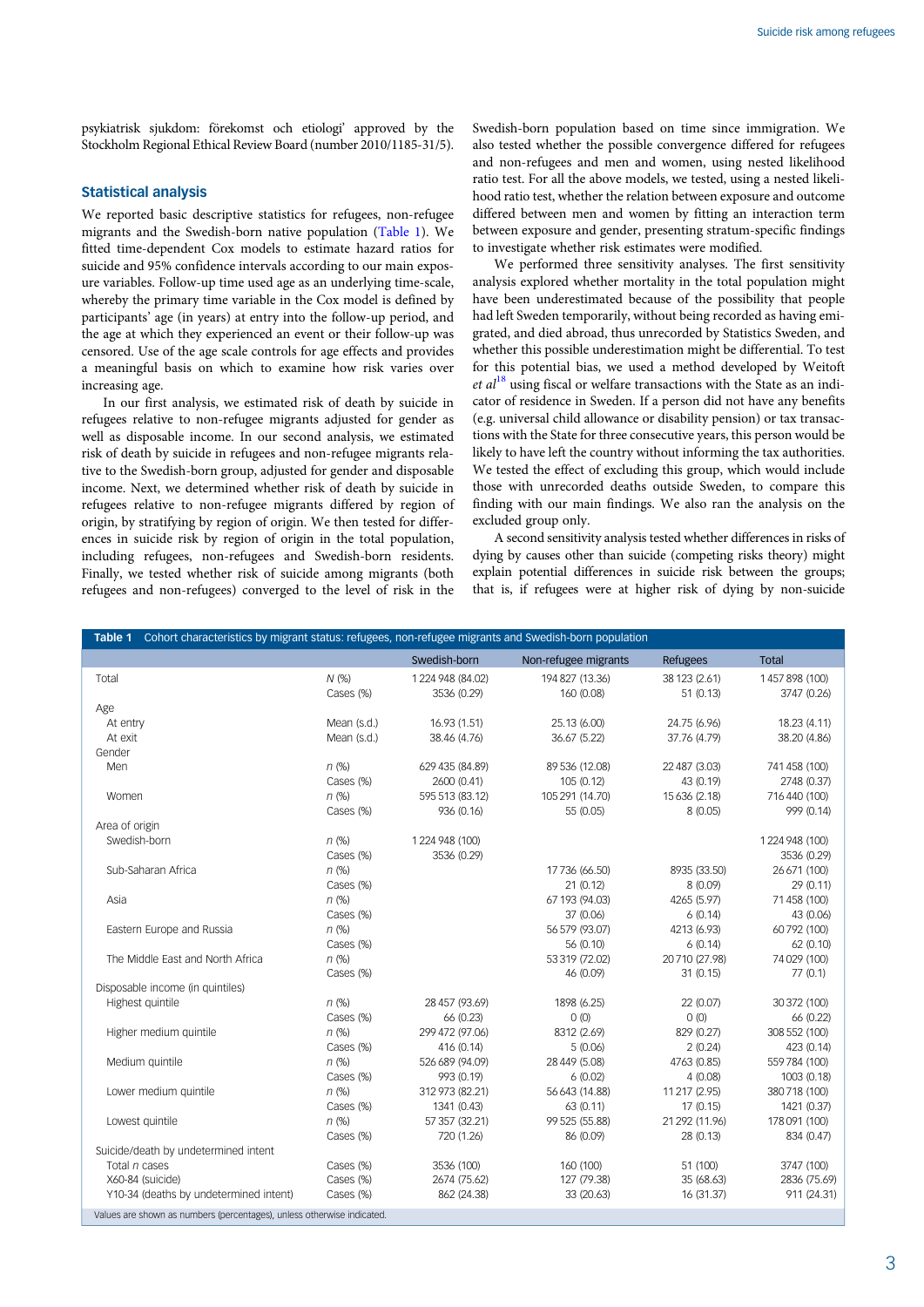causes than by suicide, this could mask a significantly higher risk of dying by suicide in refugees than in the other groups. We calculated if competing risks of mortality due to other causes than suicide could explain potential differences in risk of death by suicide.

The third sensitivity analysis tested if the results could be attributable to outcome misclassification. In the main analysis we defined death by suicide using both ICD-10 codes X60-84 (for suicide) and Y10-34 (for deaths by undetermined intent). However, as there might be differences in classification of the outcome by migrant status, we estimated risk of death by confirmed suicides (X60-84) and for deaths by undetermined intent (Y10-34) separately in refugees and non-refugee migrants relative to the Swedish-born group, adjusted for gender and disposable income.

Finally, we tested the assumption of proportional hazards in our main Cox regression models, using graphical and Schoenfeld residuals tests, for the fixed confounders and exposures. All analyses were conducted with the SAS software package version 9.4 for Windows.

#### Data availability

The statistical code is available from the corresponding author. Under Swedish law and ethical approval, patient-level data cannot be made available.

# **Results**

Of almost 1.46 million study participants aged 16–43 years, 3747 died by suicide during the follow-up period (cumulative incidence 0.22%, 95% CI 0.21–0.23). Median age for death by suicide was 30 years for Swedish-born residents (5th–95th percentile 29.08– 30.92), 32 years for non-refugee migrants (5th–95th percentile 31.35–32.65) and 32 years for refugees (5th to 95th percentile 30.77–33.23). Mean time to death from the start of the study was 13.48 years for Swedish-born individuals (s.d. 6.95), 10.85 years for refugees (s.d. 6.48) and 10.09 years for non-refugee migrants (s.d. 6.01), with significant differences found using the Kruskal–Wallis test ( $P < 0.001$ ). When comparing the refugees with the non-refugees only the test did not identify significant differences between the two groups ( $P = 0.164$ ). We found significant differences in the proportions of Swedish-born residents, refugees and non-refugee migrants who had died by suicide (X60-84), as compared with deaths by undetermined intent (Y10-34) ( $P < 0.001$ ), with a larger share of deaths by undetermined intent among refugees (see [Table 1\)](#page-2-0). For other characteristics of the study population, see [Table 1.](#page-2-0) For the numbers of refugees and non-refugee migrants from specific refugee-generating countries see supplementary Table 1.

We found no evidence to support any major differences in risk of suicide between refugee and non-refugee migrants after adjustment for age and gender (hazard ratio 1.28, 95% CI 0.93–1.76) (see Table 2, model 1) or with additional adjustments for disposable income (hazard ratio 1.28, 95% CI 0.93–1.76) (see Table 2, model 2). There was no evidence of statistical interaction between gender and migrant status on suicide risk ( $P > 0.1$ ). Initial results suggested that refugees and non-refugee migrants were at lower risk of suicide than the Swedish-born, after adjustment for age and gender (refugees: hazard ratio 0.70, 95% CI 0.53–0.92; non-refugees: hazard ratio 0.55, 95% CI 0.47–0.64) (see [Table 3](#page-4-0), model 1); this pattern persisted after additional adjustment for disposable income (see [Table 3](#page-4-0), model 2). As before, there was no evidence of statistical interaction between gender and migrant status on suicide risk  $(P > 0.1)$ .

We found no evidence these patterns differed by region of origin in stratified analyses (see supplementary Table 2). As such, we considered refugees and non-refugee migrants as a single group to test

Table 2 Hazard ratios and 95% confidence intervals for the risk of death by suicide in the total population for refugees and non-refugee migrant

|                                                                                                                                                                                                                                                                  | Model 1 <sup>a</sup>                    | Model 2 <sup>b</sup>                                                                                                          |
|------------------------------------------------------------------------------------------------------------------------------------------------------------------------------------------------------------------------------------------------------------------|-----------------------------------------|-------------------------------------------------------------------------------------------------------------------------------|
| Migrant status<br>Non-refugee migrant (reference)<br>Refugees<br>Gender<br>Men (reference)<br>Women<br>Disposable income (in quintiles)<br>Highest quintile<br>Higher medium quintile<br>Medium quintile (reference)<br>Lower medium quintile<br>Lowest quintile | 1.28 (0.93-1.76)<br>$0.39(0.29 - 0.52)$ | 1.28 (0.93-1.76)<br>$0.38(0.28 - 0.52)$<br>$0.42(0.17 - 1.02)$<br>1.03 (0.57-1.89)<br>$1.17(0.70 - 1.96)$<br>1.46 (0.94-2.26) |
| a. Adjusted for attained age and gender.                                                                                                                                                                                                                         |                                         |                                                                                                                               |

a. Adjusted for attained age and gender. b. Adjusted for attained age. Gender and total family disposable income adjusted for family size.

whether suicide risk varied by region of origin relative to the Swedish-born population. In these analyses, suicide risk appeared to vary by region of origin and gender ( $P = 0.03$ ). Thus, for men, migrants from all regions of origin except sub-Saharan Africa were at lower suicide risk than Swedish-born. By contrast, only women from Asia were found to have lower risks than Swedish-born residents (see supplementary Table 3, model 1), although men and women from all regions of origin had lower risks than the Swedish-born after additional adjustment for income (supplementary Table 3, model 2).

After adjustment for age and gender, there was evidence supporting convergence to the risk of suicide in the Swedish-born group by time since immigration, such that those migrants living in Sweden for the longest time (21–31 years) had similar risks to the Swedish-born (supplementary Table 4, model 1 and [Fig. 1](#page-4-0)). This pattern was also apparent after adjustment for disposable income, although migrants remained at lower suicide risk than the Swedish-born population at all times from immigration, (supplementary Table 4, model 2). These patterns did not differ between refugees and non-refugee migrants  $(P > 0.1)$  or between men and women  $(P > 0.1)$ .

#### Sensitivity analyses

The first sensitivity analysis tested whether individuals who may have left Sweden before censorship ( $n = 23 576$ , 1.617%) without informing authorities had biased our findings. When excluding this group our estimates were unchanged. We also performed the analysis on the excluded group (see supplementary Table 5). The second sensitivity test examined whether competing risk of death from causes other than suicide might have affected our results. Refugees and nonrefugee migrants had similar risk of death owing to causes other than suicide (see supplementary Tables 6 and 7). The third sensitivity analysis estimated risk of death by confirmed suicides (X60-84) and for deaths by undetermined intent (Y10-34) separately in refugees and non-refugee migrants relative to the Swedish-born group, adjusted for gender and disposable income. When using confirmed suicides only, the results were unchanged, see supplementary Table 8.

The assumption of proportional hazards in the Cox model was not violated.

### **Discussion**

In the first study to disentangle risk of death by suicide among refugees compared with non-refugee migrants, we found little evidence to support the often-stated hypothesis $15$  of increased risk of suicide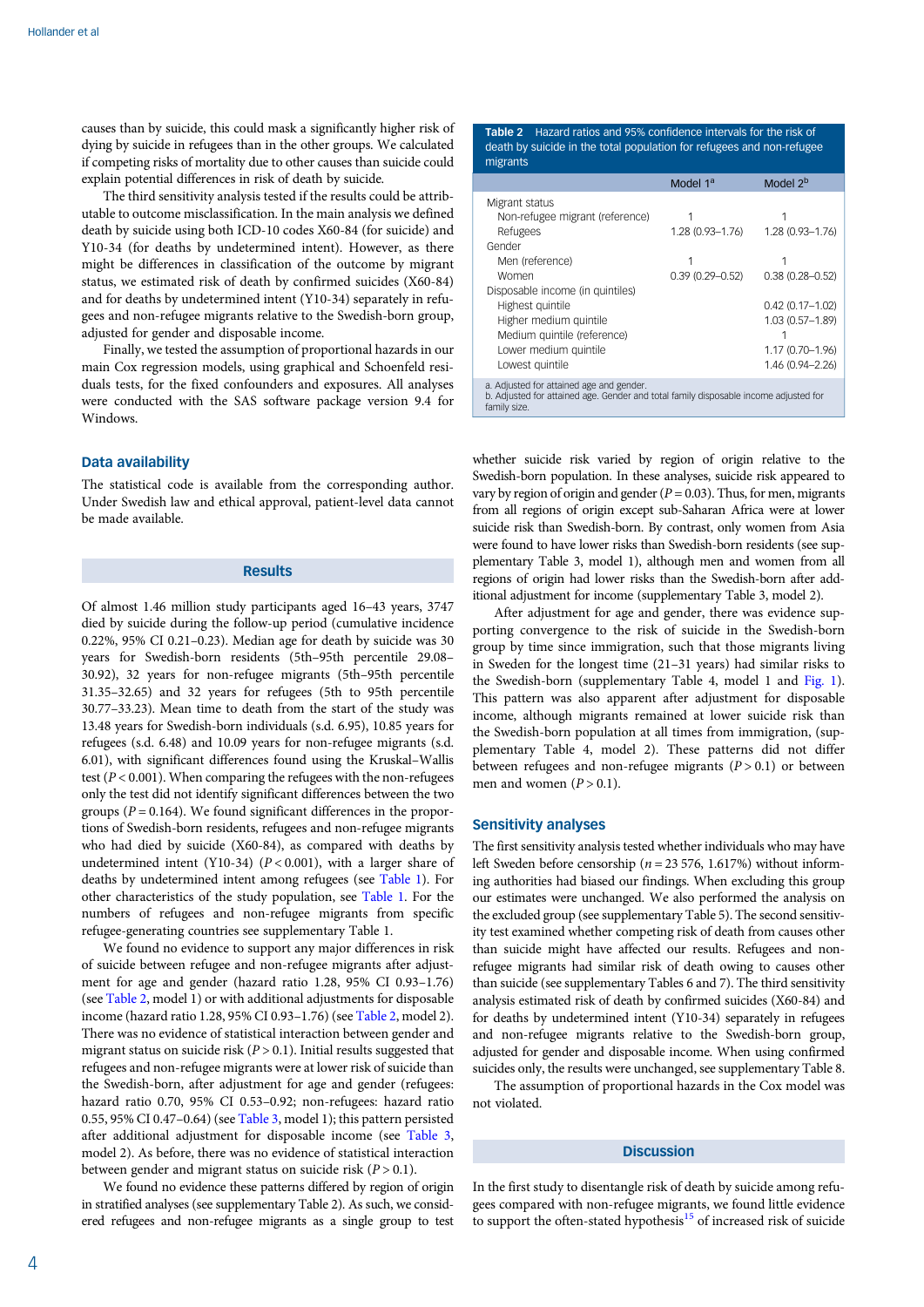<span id="page-4-0"></span>

| Table 3<br>migrants                                                                                                                           | Hazard ratios and 95% confidence intervals for the risk of death by suicide in the total population for Swedish-born, refugees and non-refugee |                      |
|-----------------------------------------------------------------------------------------------------------------------------------------------|------------------------------------------------------------------------------------------------------------------------------------------------|----------------------|
|                                                                                                                                               | Model 1 <sup>a</sup>                                                                                                                           | Model 2 <sup>b</sup> |
| Migrant status                                                                                                                                |                                                                                                                                                |                      |
| Swedish-born (reference)                                                                                                                      |                                                                                                                                                |                      |
| Non-refugee migrant                                                                                                                           | $0.55(0.47-0.64)$                                                                                                                              | $0.35(0.30 - 0.42)$  |
| Refugees                                                                                                                                      | $0.70(0.53 - 0.92)$                                                                                                                            | $0.44(0.33 - 0.58)$  |
| Gender                                                                                                                                        |                                                                                                                                                |                      |
| Men (reference)                                                                                                                               |                                                                                                                                                |                      |
| Women                                                                                                                                         | $0.38(0.36 - 0.41)$                                                                                                                            | $0.35(0.33 - 0.38)$  |
| Disposable income (in quintiles)                                                                                                              |                                                                                                                                                |                      |
| Highest quintile                                                                                                                              |                                                                                                                                                | $0.66$ (0.59-0.75)   |
| Higher medium quintile                                                                                                                        |                                                                                                                                                | $0.95(0.85 - 1.06)$  |
| Medium quintile (reference)                                                                                                                   |                                                                                                                                                |                      |
| Lower medium quintile                                                                                                                         |                                                                                                                                                | $1.50(1.35 - 1.66)$  |
| Lowest quintile                                                                                                                               |                                                                                                                                                | 2.80 (2.55-3.08)     |
| a. Adjusted for attained age and gender.<br>b. Adjusted for attained age. Gender and total family disposable income adjusted for family size. |                                                                                                                                                |                      |

in refugees. After adjustment for attained age, gender and disposable income, risk of death by suicide was reduced by similar amounts in refugees (hazard ratio 0.44, 95% CI 0.33–0.58) and non-refugee migrants (hazard ratio 0.35, 95% CI 0.30–0.42) compared with the Swedish-born population. However, we found strong evidence that rates in migrants increased over time and finally converged to the rate for Swedish-born residents.

#### Strengths and weaknesses

This study has several methodological strengths. It was based on a large, national total population cohort of almost 1.5 million people, with up to 31 years of follow-up, using linked Swedish register data extracted from Psychiatry Sweden. Psychiatry Sweden has previously formed the basis for cohort studies describing differences in non-affective psychotic disorders between refugees and other migrants[.14](#page-6-0) Swedish register data are known to be reliable for research purposes,  $\frac{19}{12}$  $\frac{19}{12}$  $\frac{19}{12}$  including classifying suicide deaths.<sup>[20](#page-6-0)</sup> A study of this kind has not previously been possible owing to a lack of power (suicide is relatively rare in many samples) and information describing reason for migration in Swedish, and other, population-based data-sets. Our exposure variable of migration status, qualified as refugee or non-refugee, was defined according to the Swedish Migration Agency classifications, with the advantage

that they are based on reasons for a person being granted a residence permit in Sweden according to Swedish rules and regulations. During the years covered by this study, Sweden was relatively restrictive in granting asylum, with the threshold of proof for gaining asylum requiring the applicant to provide adequate evidence. Thus, the sensitivity of the refugee status classification is likely to be high. It is possible that the non-refugee category could include misclassified refugees, reducing its specificity and weakening the association between migration status and suicide. However, we have previously found this classification to be a valid means of distinguishing between the two groups, $14,15,20$  $14,15,20$  $14,15,20$  $14,15,20$  hence we would not expect misclassification bias to have affected the results to any major extent. Sensitivity analyses suggested that our results were not attributable to selective emigration or competing mortality risks. Risk of suicide increased with age in Sweden. Despite studying this comprehensive cohort with a follow-up of 31 years, the lack of evidence of a difference (with wide confidence intervals) could still be attributable to limited follow-up time or limited numbers. Lack of power is unlikely as the cohort included the total population of refugees and non-refugee migrants from refugee generating countries and not a drawn sample of refugees. Date of residence permit is not the same as date of physical entry to Sweden and, for some refugees, there is a lag between entering Sweden to obtaining a residence permit. However, as there were no suicides among migrants during



Fig. 1 Hazard ratios and 95% confidence intervals for the risk of death by suicide in the total population for migrants, based on years in Sweden compared with Swedish-born natives.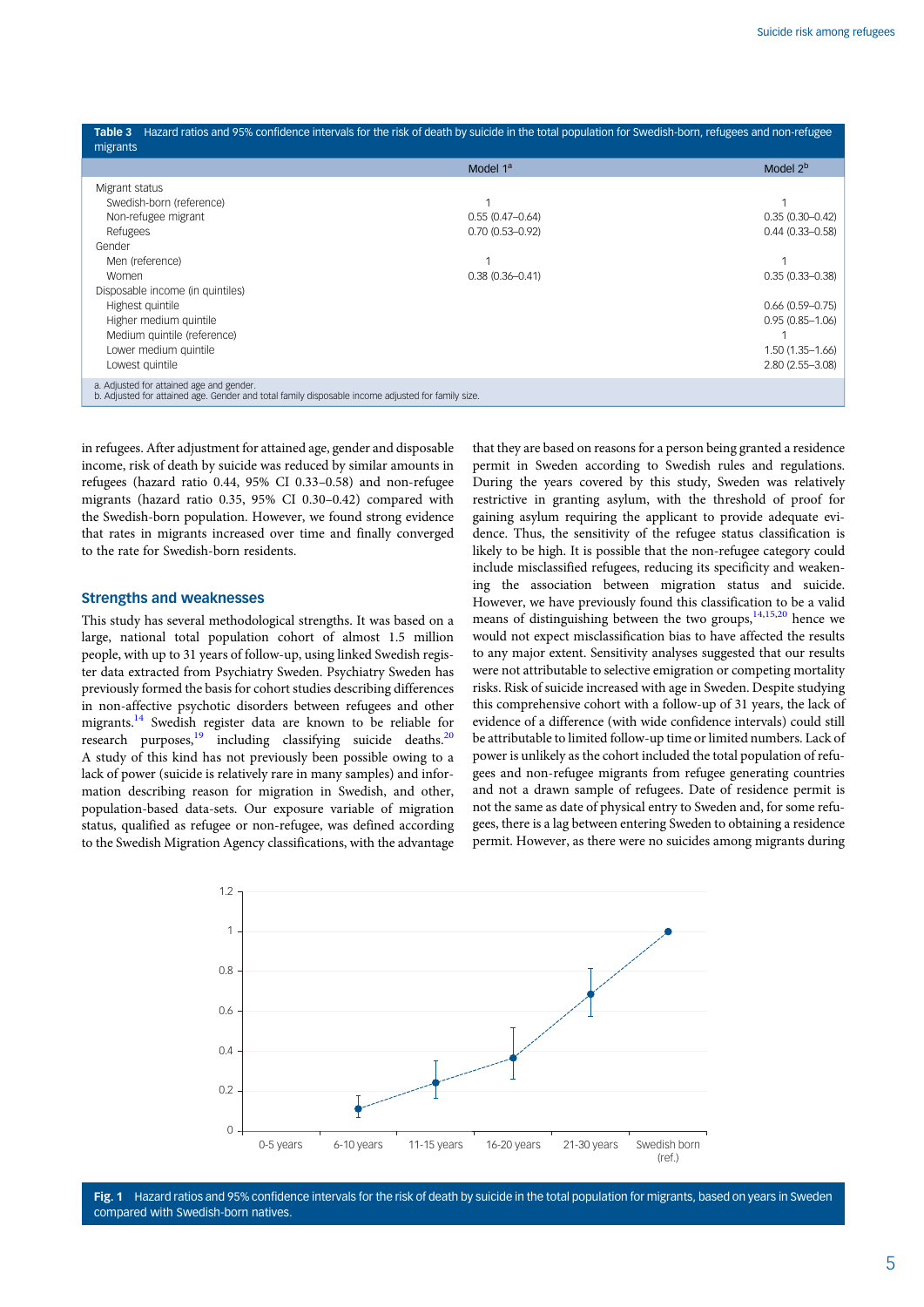their first years in Sweden, this should have a small overall effect. We found differences in the proportions of Swedish-born residents, refugees and non-refugee migrants who had died by suicide (X60- 84), as compared with those whose deaths were classified as by undetermined intent (Y10-34), with a significantly larger share of undetermined deaths among refugees  $(P < 0.001)$ . Sensitivity analysis showed that using confirmed suicides only gives the same results as using both outcomes combined.

#### The findings in relation to other studies

Our findings suggest that despite refugees having a high prevalence of psychiatric disorders<sup>7</sup> and greater exposure to past traumatic life events,<sup>12</sup> both being risk factors for suicide, refugees in our cohort covering 31 years of follow-up do not have a higher risk of suicide than non-refugee migrants, even from the same region of origin. This seems at odds with the literature regarding psychiatric disorders and traumatic life events as risk factors of suicide. One explanation is that studies of negative life events have tended to focus on personal stressors, such as interpersonal conflicts with family members or friends, $5$  that may not be randomly distributed (e.g. accumulate in vulnerable families). Studies measuring the effect of collectively experienced life events such as war or natural disasters, are more problematic methodologically and findings often conflict. $21,22$  This may be because collective stressors are less harmful as a risk factor for suicide than interpersonal ones, or because both vulnerable and less vulnerable individuals are exposed to collective stressors, which are more randomly assigned. Although refugees have an increased risk of having experienced traumas, $12$  we did not measure trauma specifically in this study, hence we have only tested the ecological assumption that refugees have often been exposed to traumas. One reason that the known risk factors for suicide in the general population did not seem to create an increased risk among refugees may be resilience in the refugee group. Being able to identify strong reasons for living (encompassing survival and coping beliefs) has been found to be protective against suicidal thoughts and behaviours, and is likely to be linked to resilience factors.<sup>23</sup> Persons who decide to flee persecution (i.e. refugees) could possibly be a group with particularly strong survival and coping beliefs.

Our study strengthens the theory that suicide is strongly influenced by cultural factors that diminish over time (convergence) and social adversity, because adjusting for disposable income attenuated the convergence. In terms of suicide risk by region of origin, no group had a higher risk than the Swedish-born population. After adjustment for disposable income migrants groups of all regions had lower suicide rates than the Swedish-born. These findings are in line with previous findings that migrants have a lower suicide rate than the native population<sup>[10](#page-6-0),[11](#page-6-0)</sup> and that accumulated time in a host country is a risk factor for suicide rate converging to the level of the native population among migrants. $24,25$  $24,25$  $24,25$  The lower rates in migrants have been suggested to be due to cultural differences in attitudes toward suicide (i.e. that migrants 'import' their suicide risk from their country of origin), and this is supported by our results.<sup>[9](#page-6-0)</sup> The observed convergence was reduced when adjusted for disposable income, and this is also in line with previous studies in which social adversity has been shown to be a risk factor for suicide.<sup>[2,3](#page-6-0)</sup> All refugees in this study had residence permits, thus excluding asylum-seekers. Hence our findings cannot be generalised to asylum-seekers. A study from 2019 showed that the suicide rate among asylum-seeking unaccompanied refugee minors was almost tenfold that for Swedish youth.<sup>[26](#page-6-0)</sup> The differences between the high suicide rates among asylum seekers in the report $^{26}$  $^{26}$  $^{26}$  and the present study might be because the refugees included in this study had been granted residence permit and hence were in a secure position in life, pointing again to the balance of risk and protective factors.

# Meaning of the study: possible explanations and implications for clinicians and policymakers

The World Health Organization highlights the specific difficulties faced by refugees, asylum-seekers and migrants, including stigma, and the stresses of acculturation and dislocation.<sup>[27](#page-6-0)</sup> Although refugee status is associated with traumatic experiences and psychiatric disorders, our study suggests that as opposed to asylum seekers, refugees in Sweden do not have an elevated risk of suicide compared with non-refugee migrants from the same area of origin, and that both groups have a lower risk of suicide than the Swedish-born population. There are cultural aspects of suicide risk for migrants and the risks converge over time, suggesting that acculturation and social deprivation possibly influence suicide risk more than refugee status. The balance between risk and protective factors is crucial for the risk of suicide. Migrant history could be an important aspect of history-taking in clinical settings, accompanied by an awareness that migration history may influence suicide risk for more than two decades in a country.

#### Unanswered questions and future research

This study has raised several new questions on the role of trauma and mental illness as risk factors for suicide in general, and the role of acculturation and social deprivation as risk factors for suicide among migrants. Future studies need to explore these factors, assisting efforts to delineate risk factors of suicide in both migrants and the general population.

Anna-Clara Hollander <sup>(D</sup>[,](https://orcid.org/0000-0002-1246-5804) MSc, PhD, Research Coordinator, Department of Public Health Sciences[,](https://orcid.org/0000-0002-9742-1359) Karolinska Institutet, Sweden; **Alexandra Pitman (D**, MRCPsych, PhD,<br>Associate Professor in Psychiatry, Division of Psychiatry, University College London, UK<sub>i</sub> Hugo Sjöqvist, MSc, Statistician, Department of Public Health Sciences, Karolinska Institutet, Sweden; Glyn Lewis, FRCPsych, PhD, Professor, Division of Psychiatry, University College London, UK; Cecilia Magnusson, MD, PhD, Professor, Department of Public Health Sciences, Karolinska Institutet; and Centre for Epidemiology and Community Medicine[,](https://orcid.org/0000-0003-3401-0824) Stockholm County Council, Sweden; James B Kirkbride D, MSc, PhD, Reader in Epidemiology, Division of Psychiatry, University College London, UK; Christina Dalman, MD, PhD, Professor, Department of Public Health Sciences, Karolinska Institutet; and Centre for Epidemiology and Community Medicine, Stockholm County Council, Sweden

Correspondence: Anna-Clara Hollander, Department of Public Health Sciences, Karolinska Institutet, Solnavägen 1E, SE-171 77 Stockholm, Sweden. Email: [anna-clara.](mailto:anna-clara.hollander@ki.se) [hollander@ki.se](mailto:anna-clara.hollander@ki.se)

First received 6 Mar 2019, final revision 6 Sep 2019, accepted 13 Sep 2019

### Supplementary material

Supplementary material is available online at <https://doi.org/10.1192/bjp.2019.220>.

#### Funding

A.-C.H. is supported by the Swedish Research Council for Health, Working Life and Welfare (FORTE) (grant numbers 2014-1430 and 2014-2678). J.B.K. is supported by a Sir Henry Dale fellowship jointly funded by the Wellcome Trust and the Royal Society (grant number 101272/Z/ 13/Z). J.B.K., A.P. and G.L. are supported by the National Institute for Health Research Biomedical Research Centre. C.D. is supported by the Swedish Research Council and FORTE. The funders had no involvement in any aspect of the design of this study, preparation of results or decision to submit for publication.

# Acknowledgements

The lead author (the manuscript's guarantors) affirms that the manuscript is an honest accurate and transparent account of the study being reported, that no important aspects of the study have been omitted and that any discrepancies from the study as planned have been explained.